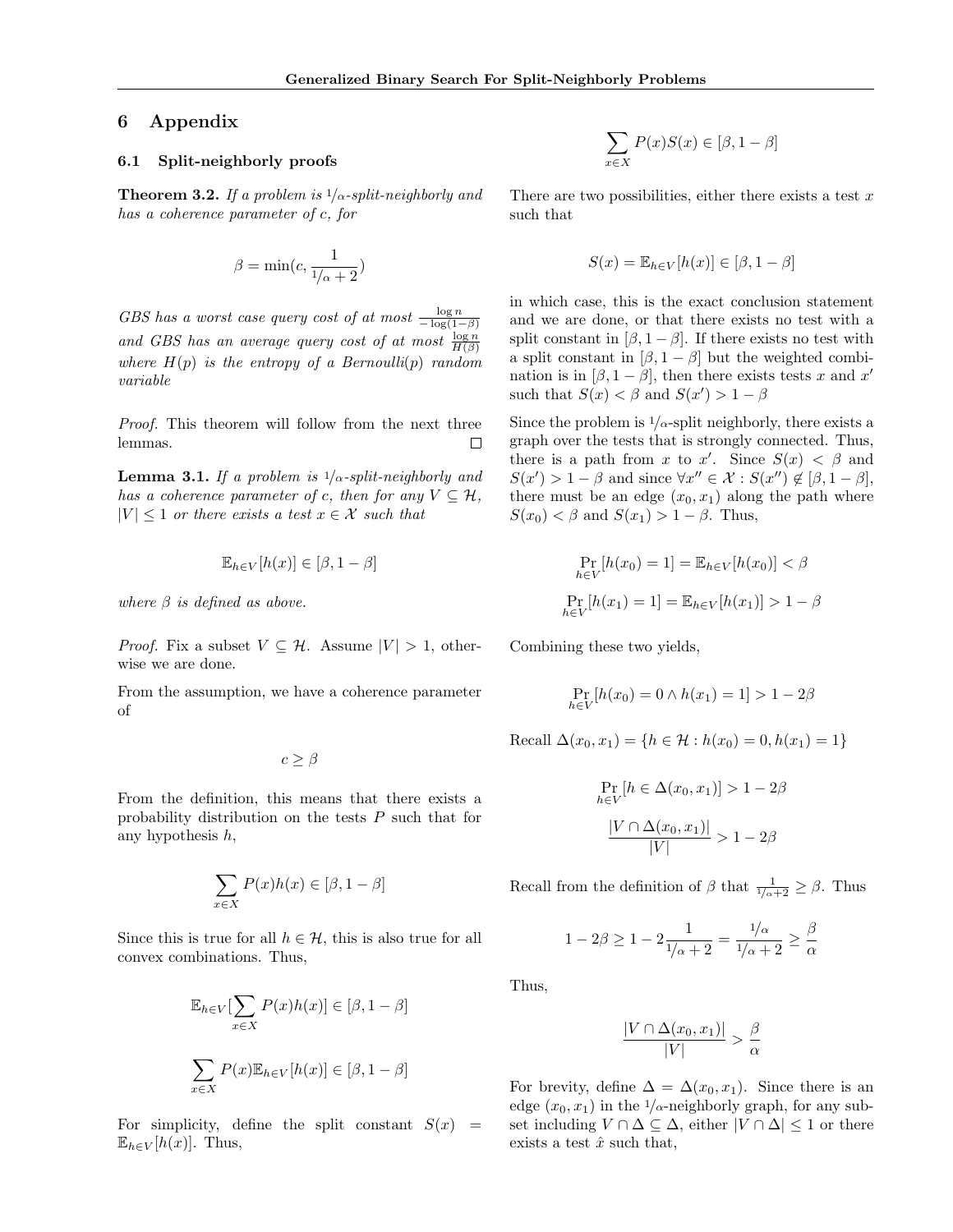$$
\mathbb{E}_{h \in V \cap \Delta}[h(\hat{x})] \in [\alpha, 1 - \alpha]
$$

First,  $|V \cap \Delta| \neq 0$ , since  $|V| > 1$  and  $\frac{|V \cap \Delta(x_0, x_1)|}{|V|} > \frac{\beta}{\alpha}$ . If  $|V \cap \Delta| = 1$ , then,  $\frac{|V \cap \Delta(x_0, x_1)|}{|V|} > \frac{\beta}{\alpha}$  and  $|V| > \frac{\beta}{\alpha}$ 1 so  $\frac{1}{2} \geq \frac{1}{|V|} > \frac{\beta}{\alpha} \geq \beta$ . Since the hypotheses are identifiable, any pair of hypotheses yield a different result on some test, so we can always find a test with a split constant of at least  $\frac{1}{|V|}$ , and this implies the result of the theorem.

In the other case, where  $|V \cap \Delta| > 1$ , we have all the necessary pieces and it's just a matter of crunching the algebra.

$$
\mathbb{E}_{h \in V}[h(\hat{x})] = \frac{\sum_{h \in V} h(\hat{x})}{|V|}
$$

$$
\geq \frac{\sum_{h \in V \cap \Delta} h(\hat{x})}{|V|}
$$

$$
\geq \frac{\beta}{\alpha} \frac{\sum_{h \in V \cap \Delta} h(\hat{x})}{|V \cap \Delta|}
$$

$$
\geq \frac{\beta}{\alpha} \mathbb{E}_{h \in V \cap \Delta}[h(\hat{x})]
$$

$$
\geq \frac{\beta}{\alpha} \alpha = \beta
$$

Additionally,

$$
\mathbb{E}_{h \in V}[h(\hat{x})] = \frac{\sum_{h \in V} h(\hat{x})}{|V|}
$$

$$
= \frac{\sum_{h \in V \cap \Delta} h(\hat{x}) + \sum_{h \in V \setminus \Delta} h(\hat{x})}{|V|}
$$

$$
\leq \frac{(1-\alpha)|V \cap \Delta| + \sum_{h \in V \setminus \Delta} h(\hat{x})}{|V|}
$$

$$
\leq \frac{(1-\alpha)|V \cap \Delta| + |V| - |V \cap \Delta|}{|V|}
$$

$$
\leq 1 - \alpha \frac{|V \cap \Delta|}{|V|}
$$

$$
\leq 1 - \alpha \frac{\beta}{\alpha} = 1 - \beta
$$

Thus, we have that

$$
\mathbb{E}_{h \in V}[h(\hat{x})] \in [\beta, 1 - \beta]
$$

 $\Box$ 

which is the conclusion of the lemma.

**Lemma 6.1.** If, for any  $V \subseteq \mathcal{H}$ ,  $|V| \leq 1$  or there exists a test  $x \in \mathcal{X}$  such that

$$
\mathbb{E}_{h \in V}[h(x)] \in [\beta, 1 - \beta]
$$

then GBS has a worst case query cost of at most  $\frac{\log n}{\log(\frac{1}{1-\beta})}$ 

*Proof.* After m queries, there are at most max $(1,(1 \beta$ <sup>m</sup>n) remaining hypotheses since greedy will choose a test with a split constant of at least  $\beta$  (a split with respect to the hypotheses without a prior) and will terminate when there is a single hypothesis. Thus, when  $(1 - \beta)^m n \leq 1$ , the algorithm must have terminated. Rearranging, we see that when  $m \geq \frac{\log n}{\log(\frac{1}{1-\beta})}$  the algorithm must have terminated. This means that the worst case query cost must be at most  $\frac{\log n}{\log(\frac{1}{1-\beta})}$ .  $\Box$ 

**Lemma 6.2.** If, for any  $V \subseteq H$ ,  $|V| \leq 1$  or there exists a test  $x \in \mathcal{X}$  such that

$$
\mathbb{E}_{h \in V}[h(x)] \in [\beta, 1 - \beta]
$$

then GBS has an average query cost of at most  $\frac{\log n}{H(\beta)}$ where  $H(p)$  is the entropy of a Bernoulli(p) random variable

*Proof.* Define  $H(p)$  as the entropy of a Bernoulli random variable with probability p.

$$
f(V) = \mathbb{E}[\text{average queries remaining while at subset } V]
$$

$$
(1)
$$

We will prove by induction on increasing subsets that

$$
f(V) \le \frac{\log(|V|)}{H(\beta)}\tag{2}
$$

Note that the base case is that  $f({h}) = 0$  because we are done when there is just one hypothesis left. Note that this suffices to show that the total runtime is  $\log(n)/H(\beta)$  because  $|V| = n$  at the beginning of the algorithm.

Let  $A, B$  be a partition of  $V$  based on a test split. Without loss of generality, let  $|A| \leq |B|$ , so  $|A| \leq$  $1/2|V|$ . Based on the recursive definition of cost and there is a test with a split constant of at least  $\beta$  (so GBS will choose a test with a split constant of at least  $\beta$ ),

$$
f(V) \le \max_{A,B,|A|/|V| \in [\beta,1/2]} \frac{|A|}{|V|} f(A) + \frac{|B|}{|V|} f(B) + 1
$$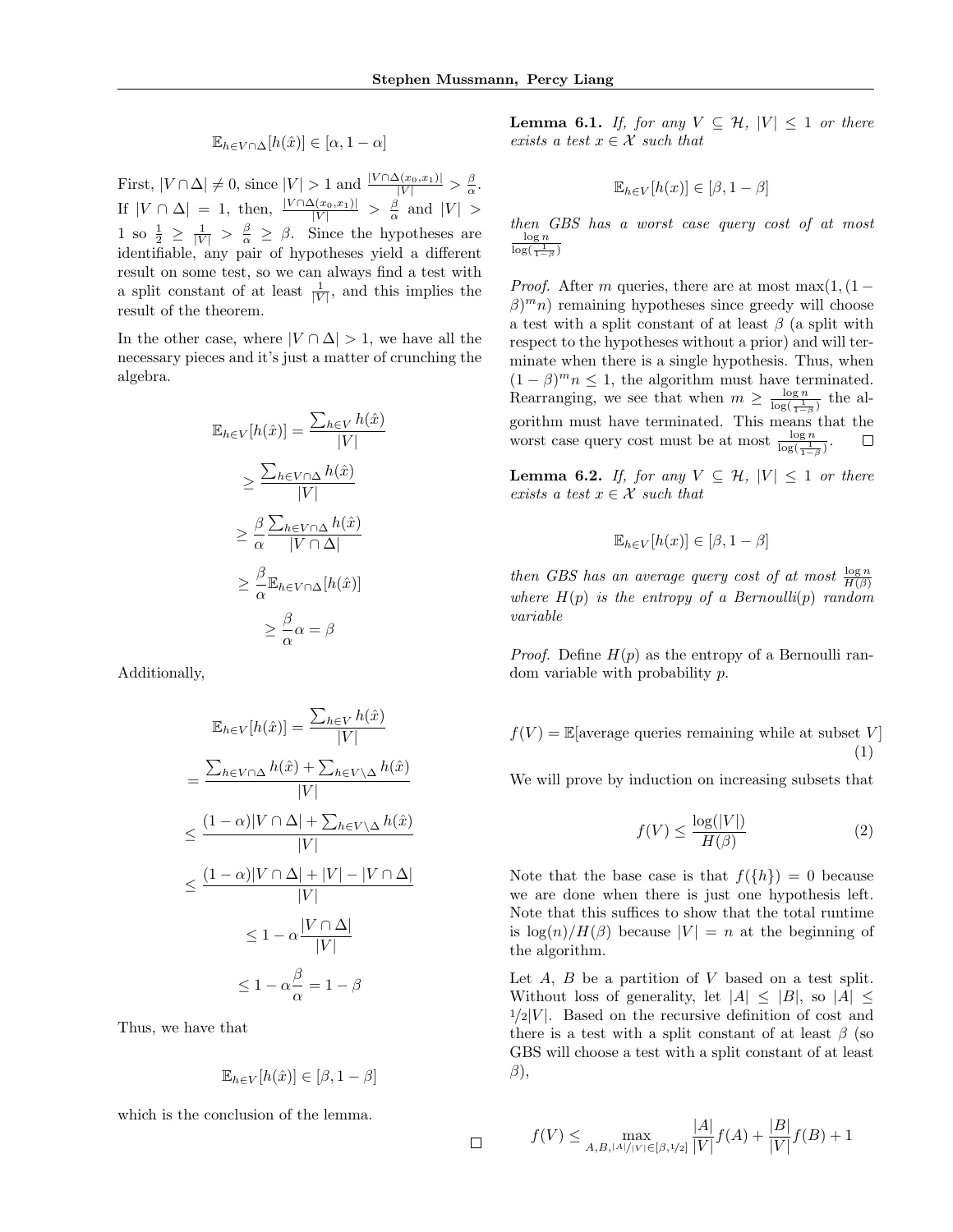From the induction hypothesis,

$$
\leq \max \frac{|A|}{|V|} \frac{\log |A|}{H(\beta)} + \frac{|B|}{|V|} \frac{\log |B|}{H(\beta)} + 1
$$

$$
\leq \frac{\max_{\dots} \frac{|A|}{|V|} \log |A| + \frac{|B|}{|V|} \log |B| + H(\beta)}{H(\beta)}
$$

$$
\leq \frac{\max_{\dots} \frac{|A|}{|V|} \log \frac{|A|}{|V|} + \frac{|B|}{|V|} \log \frac{|B|}{|V|} + H(\beta) + \log |V|}{H(\beta)}
$$
  

$$
\leq \frac{\max_{\dots} - H(\frac{|A|}{|V|}) + H(\beta) + \log |V|}{H(\beta)}
$$

Note that since  $|A|/|V| \in [\beta, 1/2]$  (the condition of the  $\max$ ),  $H(\frac{|A|}{|V|})$  $\frac{|A|}{|V|}$   $\geq H(\beta)$ . Thus, the max is non-positive, and thus,

$$
f(V) \le \frac{\log(|V|)}{H(\beta)}
$$

Thus, we have proved the statement by induction and this suffices to show that the total runtime is at most  $log(n)/H(\beta)$ .

Proposition 3.1. If a problem is k-neighborly and has a uniform prior, then the problem is k-split-neighborly.

*Proof.* In the case that  $k = 1$ ,  $|\Delta(x, x')| = 1$  so  $|V| \leq 1$ so the problem is 1-split-neighborly. Assume  $k > 1$ . Note that any set of hypotheses must have a test that distinguishes at least one of the hypotheses (otherwise the hypotheses are the same). If two points  $x$  and  $x'$  in the k-neighborly graph have an edge between them, then  $|\Delta(x, x') \cup \Delta(x', x)| \leq k$ , which implies  $|\Delta(x, x')| \leq k$ , and thus either  $|\Delta(x, x')| \leq 1$  or there is a test with a  $1/k$  split constant and thus there is an edge from  $x$  to  $x'$  in the k-split-neighborly graph. By a similar argument, there is also an edge from  $x'$ to x. Since the k-neighborly graph is connected and each edge corresponds to a bidirectional edge in the  $k$ -split-neighborly graph, the  $k$ -split-neighborly graph is strongly connected and thus the problem is  $k$ -splitneighborly.  $\Box$ 

#### 6.2 Value of k

### 6.2.1 Disjunctions

For the disjunctions problem, for  $m \geq 2, d \geq 2m$ ,

$$
n = \sum_{i=1}^{m} {d \choose i}
$$
  
\n
$$
k \ge \sum_{i=1}^{m} {d-1 \choose i-1}
$$
  
\n
$$
k \ge 1 + \sum_{i=1}^{m-1} {d-1 \choose i}
$$
  
\n
$$
k^2 - n \ge 1 + 2 \sum_{i=1}^{m-1} {d-1 \choose i} + (\sum_{i=1}^{m-1} {d-1 \choose i})^2
$$
  
\n
$$
-\sum_{i=1}^{m-1} {d \choose i} - {d \choose m}
$$

Note that  $2\binom{d-1}{i} \geq \binom{d}{i}$  since  $i \leq m-1 \leq d/2$ .

$$
k^{2} - n \ge 1 + \left(\sum_{i=1}^{m-1} {d-1 \choose i} \right)^{2} - {d \choose m}
$$

$$
\ge {d-1 \choose m-1}^{2} - {d \choose m}
$$

$$
\ge {d-1 \choose m-1} \left({d-1 \choose m-1} - {d/m}\right)
$$

Since  $m \geq 2$ ,

 $\Box$ 

$$
\ge \binom{d-1}{1} - d/2
$$

$$
\ge d/2 - 1
$$

$$
\ge m - 1
$$

$$
\ge 0
$$

Thus,  $k^2 - n \geq 0$  and so  $k \geq \sqrt{n}$ .

#### 6.2.2 Monotonic CNF

Note that  $n = |\mathcal{H}| = \frac{1}{l!} {d \choose m,m,\dots,m,d-lm}$ . All of the bit strings with strictly less than  $l$  ones will be trivially connected in the k-neighborly graph, because they yield 0 on all hypotheses. However, the closest test to connect them to the rest of the graph is the bit string  $1^{l}0^{d-l} \in \mathcal{X}$ , which disagrees on  $\binom{d-l}{m-1,m-1,\ldots,m-1,d-lm} \leq k$  hypotheses. We examine the case where  $d \geq 2ml$  and  $m \geq 2$ .

For the monotonic CNF formulas, recall that

$$
n=|\mathcal{H}|=\frac{1}{l!}\binom{d}{m,m,...,m,d-lm}
$$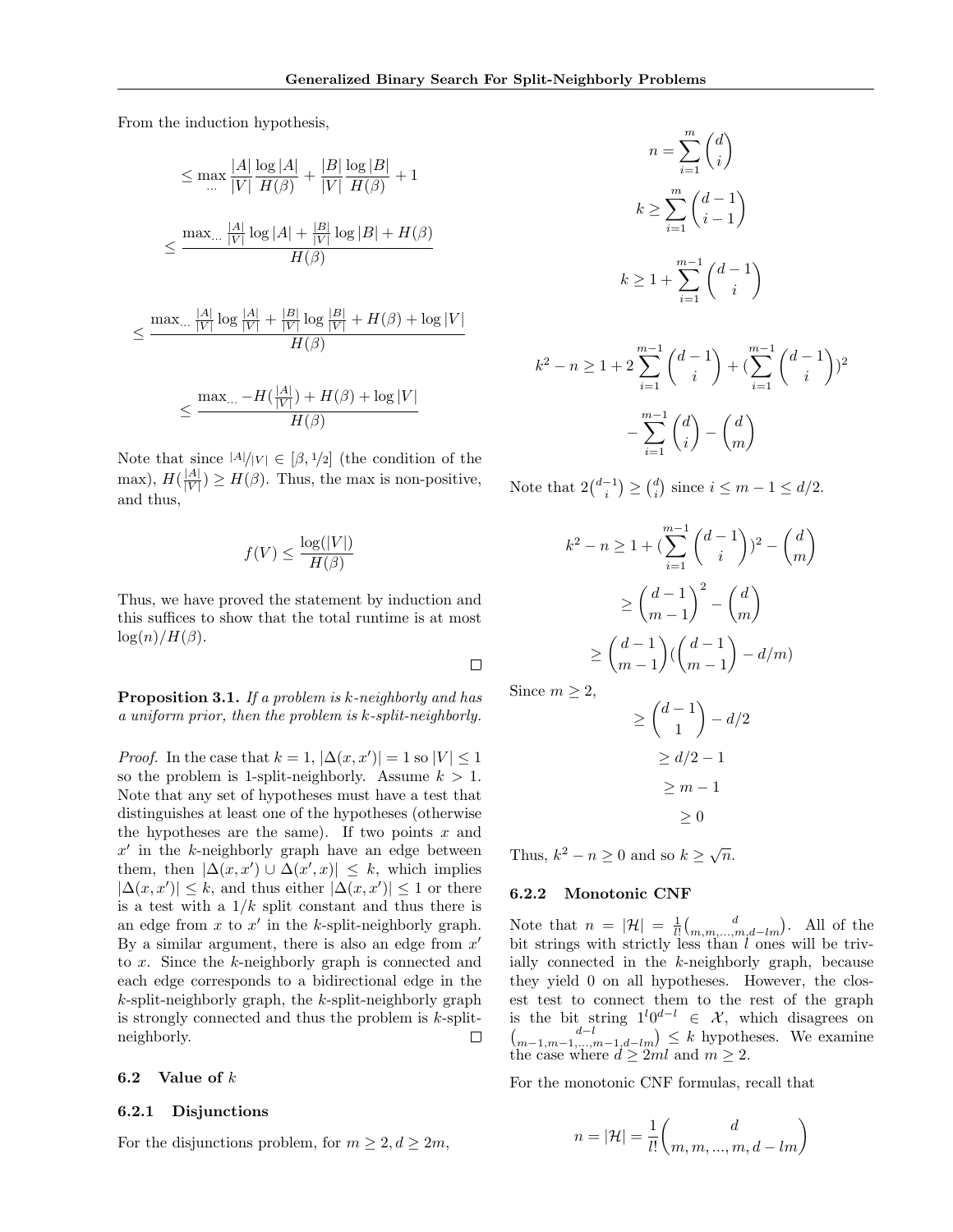$$
k \ge \binom{d-l}{m-1, m-1, \dots, m-1, d-lm}
$$

For  $d \geq 2ml$  and  $m \geq 2, k \geq \sqrt{n}$ .

$$
\binom{d-l}{m-1, m-1, ..., m-1, d-lm} \le k
$$

and

$$
n = \frac{1}{l!} \binom{d}{m, m, ..., m, d - lm}
$$

$$
= \frac{1}{l!} \frac{d!}{(m!)^l (d - lm)!}
$$

$$
= \frac{(d - l)!}{(m - 1)!^l (d - lm)!} \frac{1}{m^l} \frac{d!(d - 2l)!}{(d - l)!^2} \frac{(d - l)!}{l!(d - 2l)!}
$$

$$
\leq k \frac{1}{m^l} \frac{d!(d - 2l)!}{(d - l)!^2} \binom{d - l}{l}
$$

Since  $d \geq 2ml \geq 4l$ ,

$$
n \le k \frac{2^l}{m^l} \binom{d-l}{l}
$$

Since  $d - l \geq 2l(m - 1)$  and  $m \geq 2$ 

$$
n \le k \binom{d-l}{l(m-1)}
$$
  

$$
n \le k \binom{d-l}{m-1, m-1, \dots, m-1, d-lm}
$$
  

$$
n \le k^2
$$
  

$$
k \ge \sqrt{n}
$$

### 6.2.3 Discrete Linear Classifier

Recall that we are in the special case where  $d$  is divisible by 4,  $b = d/4 - 1$  and there are an equal number of 1 and 0 weights  $(d/2)$ .

All tests with fewer than  $d/4$  1's will yield a result of 0 for all hypotheses. The test with the next fewest hypotheses that yield 1 will be a test with exactly  $d/4$ 1's. Thus,  $k$  is at least the number of such hypotheses that yield 1.

$$
n = \begin{pmatrix} d \\ d/2 \end{pmatrix}
$$

$$
k \ge \begin{pmatrix} 3d/4 \\ d/4 \end{pmatrix}
$$

For simplicity, define  $c = d/4$ .

$$
\frac{n}{k^2} \le \frac{\binom{4c}{2c}}{\binom{3c}{c}^2}
$$

$$
= \frac{(4c)!c!c!}{(3c)!(3c)!}
$$

Note that we have the common Stirling's approximation,

$$
\sqrt{2\pi}n^{n+1/2}e^{-n} \le n! \le en^{n+1/2}e^{-n}
$$

Thus,

$$
\frac{n}{k^2} \le \frac{e^3 (4c)^{4c+1/2} c^{c+1/2} c^{c+1/2} e^{-6c}}{2\pi (3c)^{3c+1/2} (3c)^{3c+1/2} e^{-6c}}
$$

$$
= \frac{2e^3 \sqrt{c} (4c)^{4c} c^c c^c}{6\pi (3c)^{3c} (3c)^{3c}}
$$

$$
= \frac{e^3 \sqrt{c} 4^{4c}}{3\pi 3^{3c} 3^{3c}}
$$

$$
= \frac{e^3}{3\pi} \sqrt{c} (\frac{256}{729})^c
$$

$$
\le 1
$$

for  $c \geq 1$ . Thus, for  $d \geq 4$ ,

$$
\frac{n}{k^2} \le 1
$$
  

$$
k \ge \sqrt{n}
$$

#### 6.3 Necessity of Dependencies

## 6.3.1 Linear classifiers on convex polygon data pool

For arbitrary data points where the points are not the vertices of a convex polygon, the linear classifier problem is not  $\frac{1}{\alpha}$ -split-neighborly for constant  $\alpha$ . A counter-example is shown in Figure 8.

### 6.3.2 Disjunctions

The linear dependence on  $m$  for the disjunctions is necessary because of the case where  $d = m + 1$ , and  $|\mathcal{H}| = d$  (each  $h \in \mathcal{H}$  lacking one variable). In this case, there are no tests with split constants of  $\frac{1}{m}$ , so the problem cannot be better than  $(m-2)$ -split-neighborly (recall coherence  $c = 1/2$ ).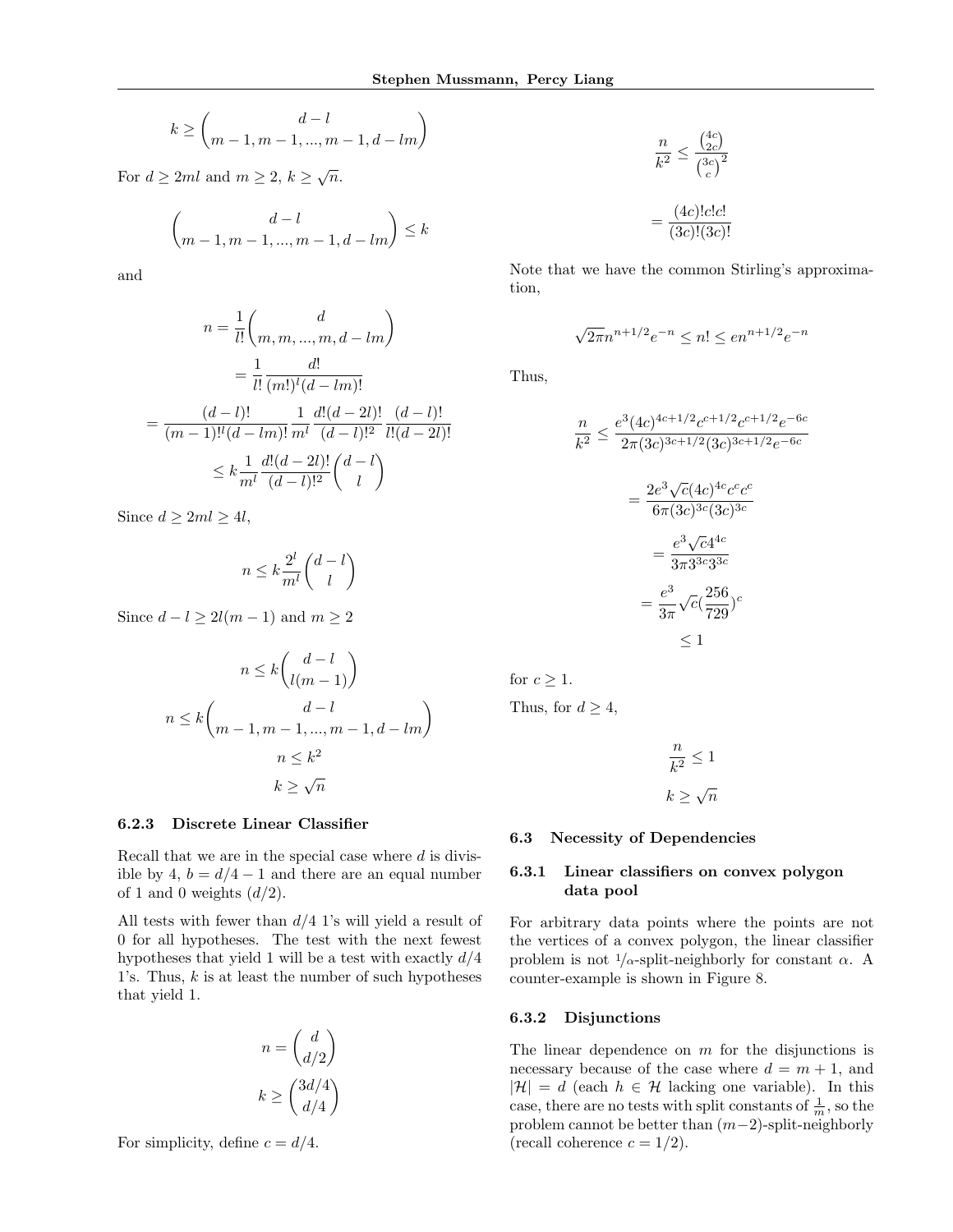

Figure 8: A counterexample that shows a non-convex data pool need not be split-neighborly. Note that we can at most split of 1 of the  $n$  hypotheses by querying one of the points from the lower half. However, the problem has coherence close to 1/2 and thus it cannot be  $1/\alpha$ -split-neighborly for constant  $\alpha$ .

### 6.3.3 Monotonic CNF

For the monotonic CNF problem, the linear dependence on  $m$  is necessary because of the case where  $l = 1, d = m + 1$ , and  $|\mathcal{H}| = d$  (each  $h \in \mathcal{H}$  lacking one variable). In this case, there are no tests with split constants of  $\frac{1}{m}$ , so the problem cannot be better than  $(m-2)$ -split-neighborly (recall coherence  $c = 1/2$ ). Furthermore, the linear dependence on  $l$  is necessary because of the problem where  $m = 1, d = l + 1$ , and  $|\mathcal{H}| = d$  (each  $h \in \mathcal{H}$  lacking one variable). For this problem, there are no tests with split constants of  $\frac{1}{l}$ , so the problem cannot be better than  $(l-2)$ -splitneighborly. Thus, although the linear dependence on  $m$  and  $l$  is necessary, it may be possible to improve the constants.

## 6.3.4 Object Localization

For object localization with the axis-symmetric, axisconvex set  $S$ , the dependence on  $d$  is necessary because if we use the set  $S = \{je_i : |j| \leq l, 1 \leq i \leq d\}$  and consider the set of hypotheses,  $\{\pm le_i : 1 \leq i \leq d\}$ , the problem has no test with split constant of  $\frac{1}{2d-1}$  but has coherence  $c = 1/2$ , so it can't be  $(2d - 3)$ -splitneighborly.

### 6.4 Monotonic CNF

Theorem 4.2. The Conjunction of Disjunctions problem is  $(m+1+3(l-1))$ -split-neighborly.

Proof. We prove this theorem by induction on l. First, for the base case  $l = 1$ .

The test graph has an edge from x to x' if  $||x-x'||_1 = 1$ (the bit strings differ in one location).

Let  $x^+$  be the value of x or  $x'$  with more 1's (and let

 $x^-$  be the other one). Note that  $|\Delta(x^+, x^-)| = 0$  so there is a directed edge  $(x^+, x^-)$ .

For the other direction, fix a subset  $V \subseteq \Delta(x^-, x^+)$ . Without loss of generality, let  $x^+$  and  $x^-$  differ in the first coordinate so  $x_1^+ = 1$  and  $x_1^- = 0$  and  $\forall i > 1$ :  $x_i^+ = x_i^-$ .

For a proof by contradiction, the problem is not  $(m +$ 1)-split-neighborly so that  $|V| > 1$  and there is no test x such that  $\mathbb{E}_{h \in V}[h(x)] \in [q, 1-q]$ , where  $q =$  $1/(m+1)$ .

Let

 $\overline{\cdot}$ 

$$
\mathcal{X}^+ = \{x \in \mathcal{X} : \Pr_{h \in V}[h(x) = 1] > 1 - q\},\
$$
  

$$
\mathcal{X}^- = \{x \in \mathcal{X} : \Pr_{h \in V}[h(x) = 1] < q\} = \mathcal{X} - \mathcal{X}^+.
$$

Let  $x'$  be the the element of  $\mathcal{X}^-$  with the fewest 0's and let the 0's be at indices Z (note  $1 \in Z$ ). If  $|Z| < m$ , then  $h(x') = 1$  for all h since the disjunctions have m variables. But since  $x' \in \mathcal{X}^-$ , which is a contradiction.

Define  $\{x^{(j)}\}_{j\in\mathbb{Z}}$  to be the test resulting changing the  $j^{th}$  bit of x' to a 1. By the minimal definition of x',  $\forall j \in Z : x^{(j)} \in \mathcal{X}^+.$ 

Suppose  $|Z| > m$ . Take a subset  $Z' \subseteq Z$  such that  $|Z'| = m + 1$ . Then, from the definition of  $\mathcal{X}^+$  and  $\mathcal{X}^-$ ,  $Pr_{h \in V}[h(x') = 0 \land \forall j \in Z'$ :  $h(x^{(j)}) = 1$  > 1 -  $(m + 1)q \ge 0$ , which means  $Pr_{h \in V}[h]$  includes variables  $Z' > 0$ . Therefore, there is a disjunction with at least  $m+1$  variables, which is a contradiction.

Thus,  $|Z| = m$ , so there is only one hypothesis such that  $h(x') = 0$ , the hypothesis with variables at Z. So  $1/|V| > 1 - q$  (by definition of  $\mathcal{X}^-$ ), which implies  $|V| = 1$  since  $q \leq 1/2$ , which is a contradiction. Thus, by contradiction, the problem with  $l = 1$  is  $(m + 1)$ split-neighborly. For  $l > 1$ , we proceed by induction. We can define the graph as above, define  $\mathcal{X}^-$  and  $\mathcal{X}^+$ as above, and  $x'$  and  $Z$  as above. The same argument goes through that  $|Z| = m$ . Thus,  $(1 - q)$  proportion of the hypotheses have a disjunction with variables at the indices Z. These hypotheses are simply another copy of the problem with  $l-1$  conjunctions and  $d-m$ variables. Since that problem has 1/2 coherence and is  $m + 1 + 3(l - 2)$ -splittable (by induction hypothesis), there exists some test with a split constant of  $\frac{1}{m+1+3(l-2)+2}$  for a total split constant on the original problem of

$$
(1-q)\frac{1}{m+1+3(l-2)+2}=\frac{1}{m+1+3(l-1)}
$$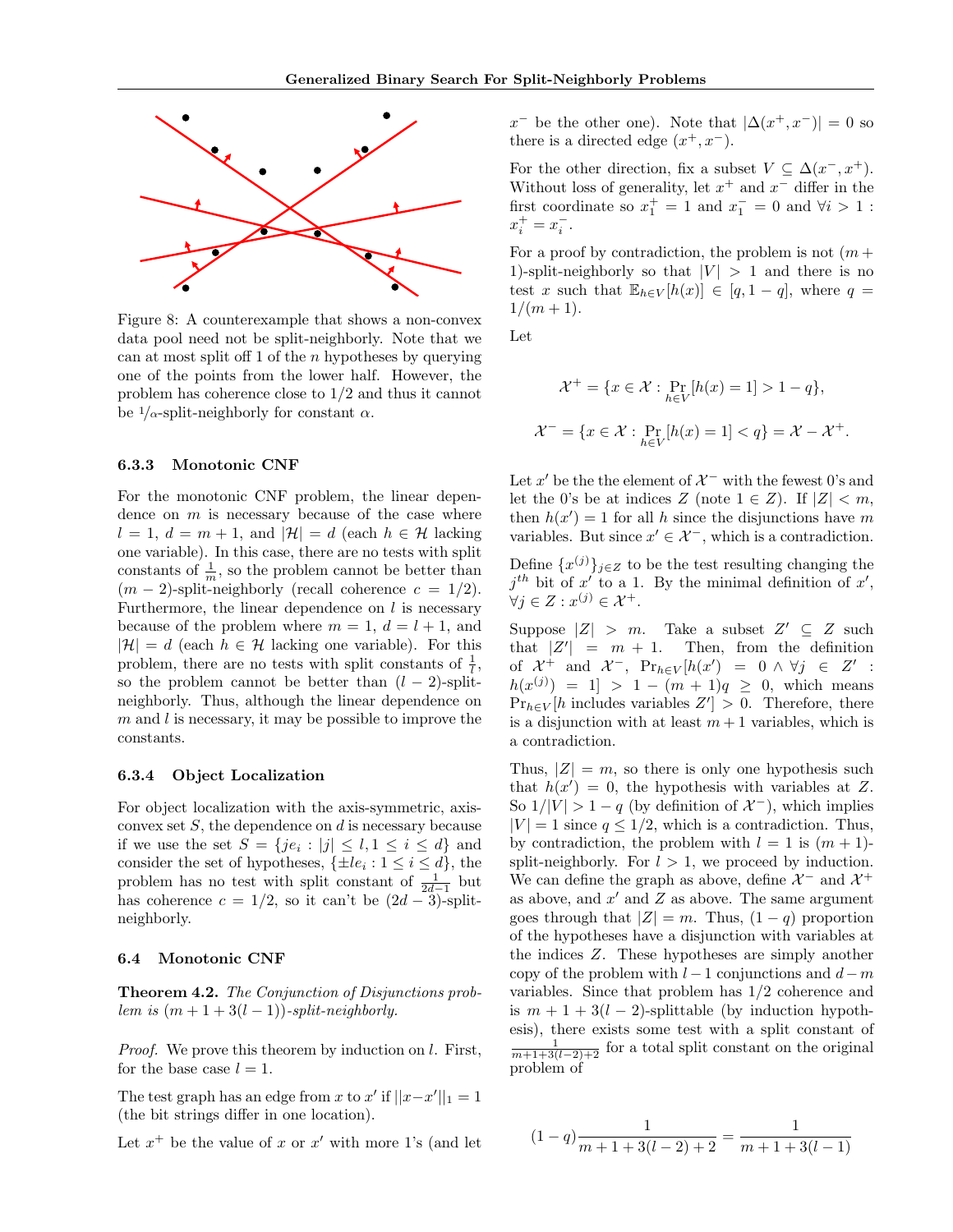Thus, the problem is  $m + 1 + 3(l - 1)$ -split-neighborly by induction. П

### 6.5 Box Object Localization

**Theorem 4.3.** The object localization problem where S is a box is 4-split-neighborly.

Notationally, refer to  $z<sub>h</sub>$  as the integer vector for the hypothesis h and  $z_{h,i}$  to be its  $i^{th}$  component.

We begin by fixing two tests x and  $x'$  such that  $||x - y||$  $x'||_1 = 1$ . Without loss of generality, let  $x' - x = e_1$ where  $e_1$  is the  $1^{st}$  elementary vector. Since the box is axis symmetric, there exists radii  $r_i \geq 0$  such that  $x - z_h \in S \leftrightarrow \forall i : |x_i - z_{h,i}| \leq r_i$ . Without loss of generality, assume  $x = (r_1, 0, 0, ..., 0)$  and  $x' = (r_1 +$ 1, 0, 0, ..., 0). Recall  $\Delta(x, x') = \{h : h(x) = 0 \wedge h(x') = 0\}$ 1}, this implies that  $\Delta(x, x') = \{h : z_{h,1} = 0 \land \forall i >$  $1: |z_{h,i}| \leq r_i$ . We will begin by fixing a subset  $V \subseteq$  $\Delta(x, x')$ . As in all the application proofs, we will start by assuming by contradiction that there is no test with a split constant in the range  $[q, 1 - q]$  where  $q = 1/4$ . We will use this contradiction to show that the size of V is small, so that there is in fact a test with a split constant q which is a contradiction.

### 6.5.1 Majority Element

Fix a dimension *i*. Examine the tests  $X_i = \{je_i :$  $j = 0, ..., 2r_i + 1$  and note that for  $h \in V \subseteq \Delta(x, x'),$  $h(j e_i) = \mathbb{1}[z_{h,i} \geq j - r_i].$ 

By the contradiction assumption,

 $\ddot{h}$ 

$$
\mathbb{E}_{h \in V}[h(je_i)] \notin [q, 1-q]
$$
  

$$
\Pr_{i \in V}[z_{h,i} \geq j - r_i] \notin [q, 1-q]
$$

Since  $Pr_{h \in V}[z_{h,i} \geq -r_i] = 1$  and  $Pr_{h \in V}[z_{h,i} \geq r_i+1] =$ 0, there must be some integer  $m_i$  such that

$$
\Pr_{h \in V} [z_{h,i} \ge m_i] > 1 - q
$$
  

$$
\Pr_{h \in V} [z_{h,i} \ge m_i + 1] < q
$$

which implies that

$$
\Pr_{h \in V}[z_{h,i} = m_i] > 1 - 2q
$$

Define thus, there exists a vector  $m$  such that there is a  $1-2q$  probability that an hypothesis' i<sup>th</sup> component matches m.

### 6.5.2 Side Splits

Intuitively, we will create a sequence of tests that each remove at least half of the elements with the  $i^{th}$  component not equal to  $m$ . For each test in the sequence, the probability that the test yields 1 over the hypotheses in V must be greater that  $1 - q$  so we can prove that there aren't many elements that disagree with  $m$ at any component.

Here we recursively define sets  $S_i$ ,  $B_i$ , and  $A_i$ .  $S_i$  will be defined in terms of  $B_i$  and  $B_i$  will be defined in terms of  $S_{i-1}$ .

Define  $S_0 = V$  and for  $i > 1$ ,  $S_i = S_{i-1} - B_i$ . Noting that we could reflect the  $i^{th}$  component about  $m_i$ , without loss of generality, suppose that

$$
\Pr_{h \in S_i}[z_{h,i} > m_i] \ge \Pr_{h \in S_i}[z_{h,i} < m_i]
$$

Define  $B_i = \{h \in S_{i-1} : z_{h,i} > m_i\}$  and  $A_i = \{h \in S_{i-1} : z_{h,i} > m_i\}$  $S_{i-1}$ :  $z_{h,i} < m_i$ 

Note that  $|B_i| \geq |A_i|$ .

Further, there is a test  $x^{(i)} = (-r_1, ..., -r_i, 0, ...0)$  such that  $h(x^{(i)}) = 1 \leftrightarrow h \in S_i$  and thus by the contradiction assumption,

$$
\frac{|S_i|}{|S|} \notin [q, 1-q]
$$

However, since  $Pr_{h \in V}[z_{h,i} = m_i] > 1 - 2q$ ,  $|B_i|/|V| <$ 2q. We now prove by induction that  $|S_i|/|V| > 1 - q$ . The base case is that  $|S_1|/|V| = 1 > 1 - q$ . As long as  $q \leq 1/4$ , since  $|S_{i-1}|/|V| > 1 - q$  and  $|B_i|/|V| < 2q$ ,  $|S_i|/|S| > 1-3q \ge q$  (since  $q = 1/4$ ) and thus by the contradiction assumption  $|S_i|/|S| > 1 - q$ .

Note that the  $B_i$  are disjoint because

$$
B_i \subseteq S_i = V - B_1 - B_2 - \dots - B_{i-1}
$$

$$
|S_d| > (1 - q)|V|
$$

$$
|V - \bigsqcup_{i=1}^d B_i| > (1 - q)|V|
$$

$$
|V| - \sum_{i=1}^d |B_i| > (1 - q)|V|
$$

$$
q|V| > \sum_{i=1}^d |B_i|
$$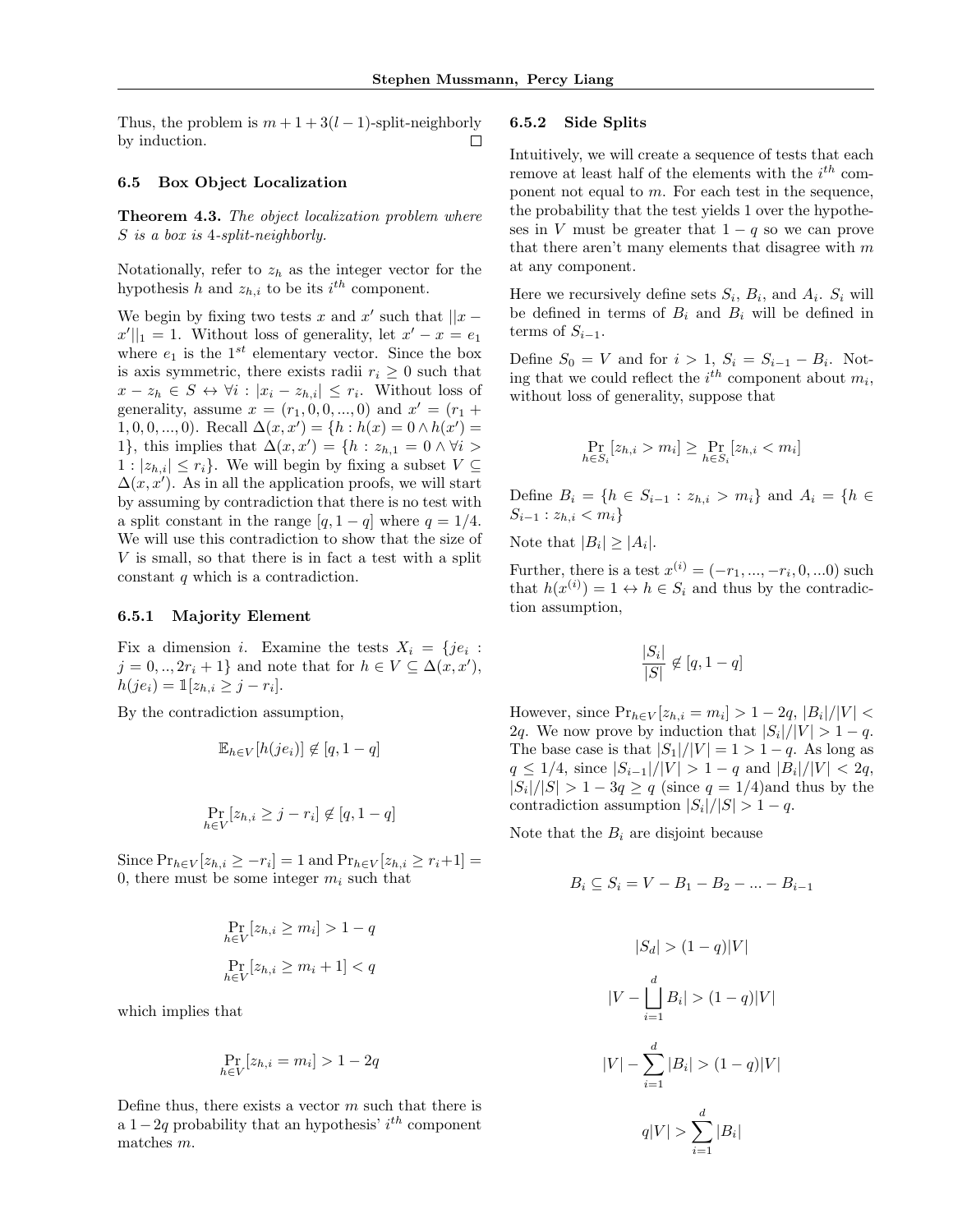Define the set of elements  $M' \subseteq V$  as the points with a component not equal to m. This is the union of all  $A_i$  and  $B_i$ ,

$$
|M'| = |\bigcup_{i=1}^{d} A_i \cup \bigcup_{i=1}^{d} B_i|
$$
  
\n
$$
\leq \sum_{i=1}^{d} |A_i| + \sum_{i=1}^{d} |B_i|
$$
  
\n
$$
\leq 2 \sum_{i=1}^{d} |B_i|
$$
  
\n
$$
< 2q|V|
$$

Also note that  $|M'| \geq |V| - 1$  since there can only be one element that doesn't disagree with any element of m. Thus,

$$
|V|-1<2q|V|
$$
  

$$
|V|<\frac{1}{1-2q}
$$

Since  $q \leq 1/3$ , then this implies  $|V| < 3$  so there is a test with a split of  $1/3$ , which is a contradiction. So in a proof by contradiction, the problem is 4-splitneighborly.

## 6.6 Convex, axis-symmetric Shape Object Localization

Theorem 4.4. If S is a bounded, axis-symmetric, axis-convex shape, the object localization problem is  $(4d + 1)$ -split-neighborly.

*Proof.* Let the test graph has an edge from  $x$  to  $x'$  if  $||x - x'||_1 = 1.$ 

Fix a subset  $V \subseteq \Delta(x, x')$ . Without loss of generality, let  $x' = 0^d$ .  $V \subseteq \Delta(x, x') \subseteq \{h : h(x') = 1\} = \{h :$  $z_h - x' \in S$ } = { $h : z_h \in S$ }

For a proof by contradiction, the problem is not  $4d+1$ split-neighborly so that  $|V| > 1$  and there is no test x such that  $\mathbb{E}_{h \in V}[h(x)] \in [q, 1-q]$ , where  $q = 1/(4d+1)$ .

Let

$$
\mathcal{X}^+ = \{x \in \mathcal{X} : \Pr_{h \in V}[h(x) = 1] > 1 - q\}
$$

$$
\mathcal{X}^- = \{x \in \mathcal{X} : \Pr_{h \in V}[h(x) = 1] < q\} = \mathcal{X} - \mathcal{X}^+
$$

Note that  $x' = 0^d \in \mathcal{X}^+$  since  $V \subseteq \{h : h(x') = 1\}.$ 

Fix a dimension *i*. Examine the set of tests  $\{je_i : j \in \mathbb{R}\}$  $\mathbb{Z}$ . From above,  $0e_i \in \mathcal{X}^+$ . Further, since  $V \subseteq \{h :$   $z_h \in S$  and since S is bounded, there exists some  $B \in \mathbb{Z}$  such that  $\pm Be_i \in \mathcal{X}^-$ . Thus there exists some  $c_1 \leq 0, c_2 \geq 0$  such that  $(c_1 - 1)e_i \in \mathcal{X}^-, c_1e_i \in \mathcal{X}^+,$  $c_2e_i \in \mathcal{X}^+$ ,  $(c_2+1)e_i \in \mathcal{X}^-$ . From the definition of  $\mathcal{X}^+$  and  $\mathcal{X}^-$ ,

$$
\Pr_{h \in V} [h((c_1 - 1)e_i) = 0, h(c_1 e_i) = 1, ...
$$
  

$$
h(c_2 e_i) = 1, h((c_2 + 1)e_i) = 0] > 1 - 4q
$$

Define  $S_l = \{s_{-i} : s_i = l, s \in S\}$  to be the slices of S along axis i at location l. Therefore,  $h(je_i) = 1 \leftrightarrow$  $z_{h,-i} \in S_{z_{h,i}-j}$ .

Note that  $S_{-l} = S_l$  since the shape S is axis symmetric. Combining these three facts,

$$
\Pr_{h \in V} [z_{h, -i} \in S_{|z_{h, i} - c_1|} \cap S_{|z_{h, i} - c_2|} \setminus \dots
$$
  

$$
\setminus (S_{|z_{h, i} - (c_1 - 1)|} \cup S_{|z_{h, i} - (c_2 + 1)|}) > 1 - 4q
$$

Note that for  $l' > l \geq 0$ ,  $S_{i,l'} \subseteq S_{i,l}$  because of axisconvexity. To see this, suppose there was  $t \in S_{i,l'} \setminus \mathcal{O}$  $S_{i,l}$ , then there would be three elements  $s^{(-1)}, s^{(0)}, s^{(1)}$ such that  $s_{-i}^{(j)} = t$  and  $s_i^{(-1)} = -l', s_i^{(0)} = l, s_i^{(1)} = l'$ , which would imply  $s^{(-1)} \in S, s^{(0)} \notin S, s^{(1)} \in S$  which contradicts axis-convexity.

Thus, in order for the set composed of slices of S in the equation above to be non-empty,

$$
|z_{h,i}-c_1|, |z_{h,i}-c_2|<|z_{h,i}-c_1+1|, |z_{h,i}-c_2-1|
$$

it must be the case that  $z_{h,i} = \frac{c_1+c_2}{2} \in \mathbb{Z}$  which we define to be  $m_i$ . So,

$$
\Pr_{h \in V}[z_{h,i} = m_i] > 1 - 4q
$$

Repeating this argument for all dimensions and combining,

$$
\Pr_{h \in V}[\forall i: z_{h,i} = m_i] > 1 - 4dq
$$

There is only one such element  $z_h = m$  so

$$
\frac{1}{|V|} > 1 - 4dq = 1 - 4d\frac{1}{4d+1} = \frac{1}{4d+1}
$$

So  $|V| < 4d+1$  so there must be a split of at least q which is a contradiction.

 $\Box$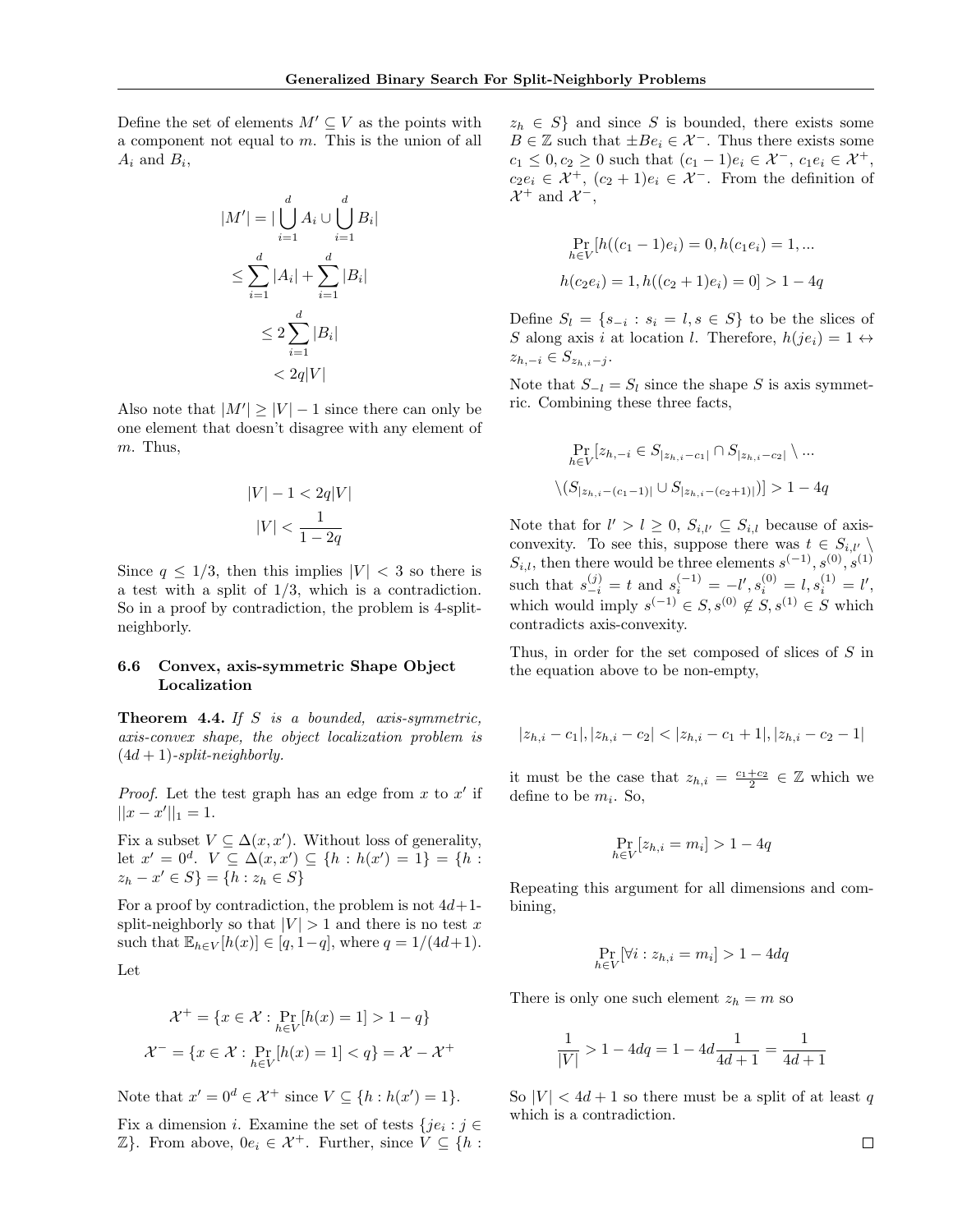### 6.7 Discrete Binary Linear Classifiers

Theorem 4.5. The discrete binary linear classifier problem is max(16, 8r)-split-neighborly.

Define  $q = \min(\frac{1}{16}, \frac{1}{8r})$ 

Recall that for the Discrete Binary Linear Classifier case, we have hypotheses as a pair of vectors and threshold  $h = (w_h, b_h) \in \{-1, 0, 1\}^d \times \mathbb{Z}$  and tests as vectors  $\{0,1\}^d$ . Recall  $h(x) = \mathbb{1}[w_h \cdot x > b_h]$ .

From the problem setting of Discrete Binary Linear Classifiers, we know that,

$$
w_h^{(+)} - b \le r(w_h^{(-)} + b) - \frac{d}{8}
$$
  

$$
w_h^{(-)} + b \le r(w_h^{(+)} - b - 1) - \frac{d}{8}
$$

Recall  $w^{(+)}$  is the number of positive elements of w and  $w^{(-)}$  is the number of negative elements. Notationally  $w_{h,i}$  refers to the  $i^{th}$  component of  $w_h$ .

## 6.7.1 Key Lemma and its Sufficiency

We will first state a lemma and then prove that it implies the problem stated stated.

Lemma 6.3. Define

$$
x^{(0)} = (0, 0, ..., 0)
$$

$$
x^{(1)} = (1, 0, ..., 0)
$$

$$
H' = \{h \in H : h(x^{(0)} = 0 \land h(x^{(1)}) = 1 \land ...
$$

$$
\land w_h^{(+)} \le rw_h^{(-)} - \frac{d}{8} \land ...
$$

$$
... \land w_h^{(-)} \le r(w_h^{(+)} - 1) - \frac{d}{8}\}
$$

For any subset  $V \subset H'$ , there exists a test x such that  $\mathbb{E}_{h \in V}[h(x)] \in [q, 1-q]$ 

### 6.7.2 Proof of Theorem 4.5 from Lemma 6.3

We will prove Theorem 4.5 by a reduction to Lemma 6.3. To show that the problem is  $1/\alpha$ -split-neighborly, we need to show that for two tests with  $x$  and  $x'$  with  $||x - x'||_1 = 1$  that for any subset  $V \subseteq \Delta(x, x') = \{h :$  $h(x) = 0 \wedge h(x') = 1$ , that  $|V| \leq 1$  or there exists a test $\hat{x}$  such that

$$
\Pr_{h \in V}[h(\hat{x}) = 1] \in [q, 1-q]
$$

Note that by permuting the indices of  $x$  and  $x'$ , we can make the first index the one that is different between  $x$ and  $x'$ . Additionally, for the remaining indices we can

flip the 0's and 1's of the test so long as we flip the nonzero entries of  $w<sub>h</sub>$  at that same position, and change  $b_h$  accordingly. We flip the bits so that x becomes  $x^{(0)}$ and  $x'$  becomes  $x^{(1)}$ .

Note that  $h(x^{(0)}) = 0$  implies that  $0 \leq b_h$ . Further note that,  $h(x^{(1)}) = 1$  implies that  $w_{h,1} > b_h$ . Thus, the only possibility is that  $w_{h,1} = 1$  and  $b_h = 0$ .

Let  $T_{+-}$  denote the number of flips from positive to negative weights and let  $T_{-+}$  denote the number of flips from negative to positive. Then, the weights for the new (reduction) problem will be

$$
w_{new}^{(+)} = w^{(+)} + T_{-+} - T_{+-}
$$
  
\n
$$
w_{new}^{(-)} = w^{(-)} + T_{+-} - T_{-+}
$$
  
\n
$$
0 = b_{new} = b - T_{+-} + T_{-+}
$$

From the last equation,  $b = T_{+-} - T_{-+}$ . Thus,

$$
\begin{split} w_{new}^{(+)} &= w^{(+)} - b \\ w_{new}^{(-)} &= w^{(-)} + b \end{split}
$$

Since,

$$
w^{(+)} - b \le r(w^{(-)} + b) - \frac{d}{8}
$$
  

$$
w^{(-)} + b \le r(w^{(+)} - b - 1) - \frac{d}{8}
$$

then,

$$
w_{new}^{(+)} \le rw_{new}^{(-)} - \frac{1}{8}d
$$
  

$$
w_{new}^{(-)} \le r(w_{new}^{(+)} - 1) - \frac{1}{8}d
$$

We can see that the hypothesis conditions for the original theorem imply that  $\Delta(x^{(0)},x^{(1)})$  is a subset of the hypotheses that satisfy the conditions based on  $w_{new}^{(-)}$ and  $w_{new}^{(+)}$  so Lemma 6.3 implies the binary linear classifier is  $1/q$ -split-neighborly which means max $(16, 8r)$ split-neighborly.

#### 6.7.3 Proof of Lemma 6.3

The remainder of this is devoted to proving Lemma 6.3

We begin by fixing a subset  $V \subseteq H'$ . As in all the application proofs, we will start by assuming by contradiction that there is no test with a split constant in the range  $[q, 1 - q]$ . We will use this contradiction to show that the size of  $V$  is small.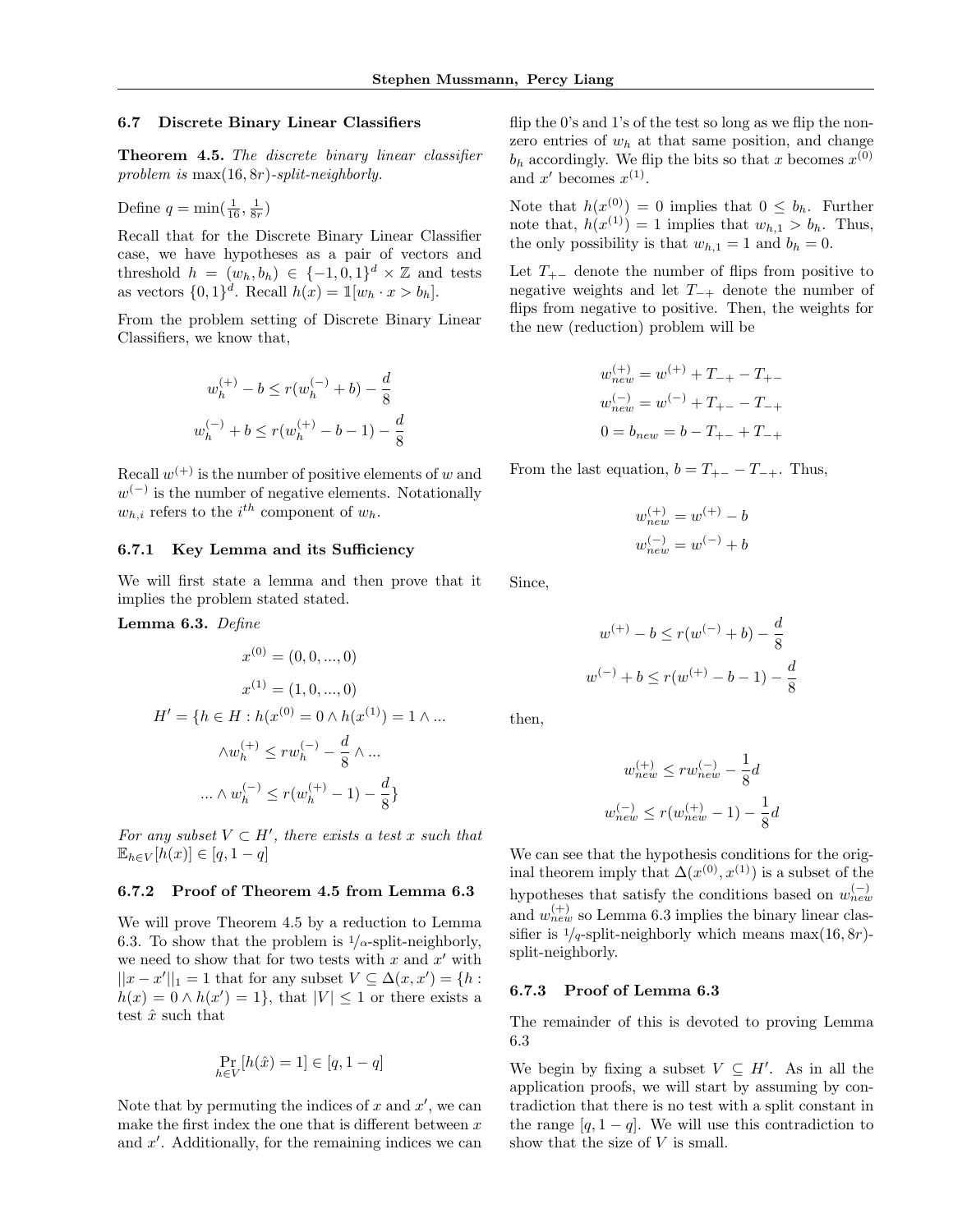Recall that  $b_h = 0$  for all hypotheses in the reduced problem and  $w_{h,1} = 1$ . This follows from the fact that  $h(x^{(0)}) = 0$  and  $h(x^{(1)}) = 1$ .

### 6.7.4 Majority Vector

Let  $e_i$  be an elementary vector with all entries 0 except for the  $i^{th}$  entry which is 1.

**Lemma 6.4.** There exists a vector  $m \in \{-1,0,1\}^d$ such that  $\forall i : m_i = 0 : Pr_{h \in V}[w_{h,i} = m_i] \geq 1 - 2q$  and  $\forall i : m_i \neq 0 : Pr_{h \in V}[w_{h,i} = m_i] \geq 1 - q$ 

Proof. By the contradiction assumption, there isn't a test with a split constant greater than  $q$ ,

$$
\Pr_{h \in V} [w_h \cdot e_i > b_h] \notin [q, 1-q]
$$
\n
$$
\Pr_{h \in V} [w_{h,i} > 0] \notin [q, 1-q]
$$
\n
$$
\Pr_{h \in V} [w_{s,i} = 1] \notin [q, 1-q]
$$

Also, by the contradiction assumption,

$$
\Pr_{h \in V}[w_h \cdot (e_0 + e_i) > b_h] \notin [q, 1 - q]
$$
\n
$$
\Pr_{h \in V}[1 + w_{h,i} > 0] \notin [q, 1 - q]
$$
\n
$$
\Pr_{h \in V}[w_{h,i} \neq -1] \notin [q, 1 - q]
$$
\n
$$
\Pr_{h \in V}[w_{h,i} = -1] \notin [q, 1 - q]
$$

Since  $Pr_{h \in V}[w_{h,i} = 1] + Pr_h[w_{h,i} = 0] + Pr_h[w_{h,i} = 1]$  $1] = 1,$ 

$$
\Pr_{h \in V}[w_{h,i} = 0] \notin [q, 1 - 2q]
$$

Thus, each index is either mostly 1, mostly 0, or mostly  $-1$  for elements in S (since  $q < 1/3$ ). Define  $m \in$  $\{-1,01\}$ <sup>d</sup> such that

$$
m_i = \underset{c}{\operatorname{argmax}} \Pr_{h \in V}[w_{h,i} = c]
$$

6.7.5 Ratio between  $m^{(-)}$  and  $m^{(+)}$ 

Note,

$$
\mathbb{E}_{h \in V}[w_h^{(+)}] = \sum_{i=1}^d \Pr[w_{h,i} = 1]
$$
  
\n
$$
\leq (q)(d - m^{(+)}) + (1)m^{(+)} = qd + (1 - q)m^{(+)}
$$
  
\n
$$
m^{(+)} \geq \frac{1}{1 - q} (\mathbb{E}_{h \in V}[w_h^{(+)}] - qd)
$$

Further note,

$$
\mathbb{E}_{h \in V}[w_h^{(+)}] = \sum_{i=1}^d \Pr[w_{h,i} = 1]
$$
  
\n
$$
\geq (0)(d - m^{(+)}) + (1 - q)m^{(+)} = (1 - q)m^{(+)}
$$
  
\n
$$
m^{(+)} \leq \frac{1}{1 - q} \mathbb{E}_{h \in V}[w_h^{(+)}]
$$

We have similar equations for  $m^{(-)}$  and  $\mathbb{E}_{h \in V}[w_h^{(-)}]$  $\binom{(-)}{h}$ Let  $\bar{m}$  be the vector of m without the first component. Recall that we have

$$
\forall h \in V : w_h^{(+)} \le rw_h^{(-)} - \frac{1}{8}d
$$
  

$$
\mathbb{E}_{h \in V}[w_h^{(+)}] \le r \mathbb{E}_{h \in V}[w_h^{(-)}] - qrd
$$
  

$$
\frac{1}{1-q} \mathbb{E}_{h \in V}[w_h^{(+)}] \le r \frac{1}{1-q} (\mathbb{E}_{h \in V}[w_h^{(-)}] - qd)
$$
  

$$
m^{(+)} \le rm^{(-)}
$$
  

$$
\bar{m}^{(+)} \le r\bar{m}^{(-)}
$$

Also, recall,

 $\Box$ 

$$
\forall h \in V : w_h^{(-)} \le r(w_h^{(+)} - 1) - \frac{1}{8}d
$$
  

$$
\mathbb{E}_{h \in V}[w_h^{(-)}] \le r \mathbb{E}_{h \in V}[w_h^{(+)}] - qrd - r
$$
  

$$
\frac{1}{1-q} \mathbb{E}_{h \in V}[w_h^{(-)}] \le r \frac{1}{1-q} (\mathbb{E}_{h \in V}[w_h^{(+)}] - qd) - \frac{r}{1-q}
$$
  

$$
m^{(-)} \le rm^{(+)} - \frac{r}{1-q}
$$
  

$$
m^{(-)} \le r(m^{(+)} - 1)
$$
  

$$
\bar{m}^{(-)} \le r\bar{m}^{(+)}
$$

Note that  $m_1 = 1$ .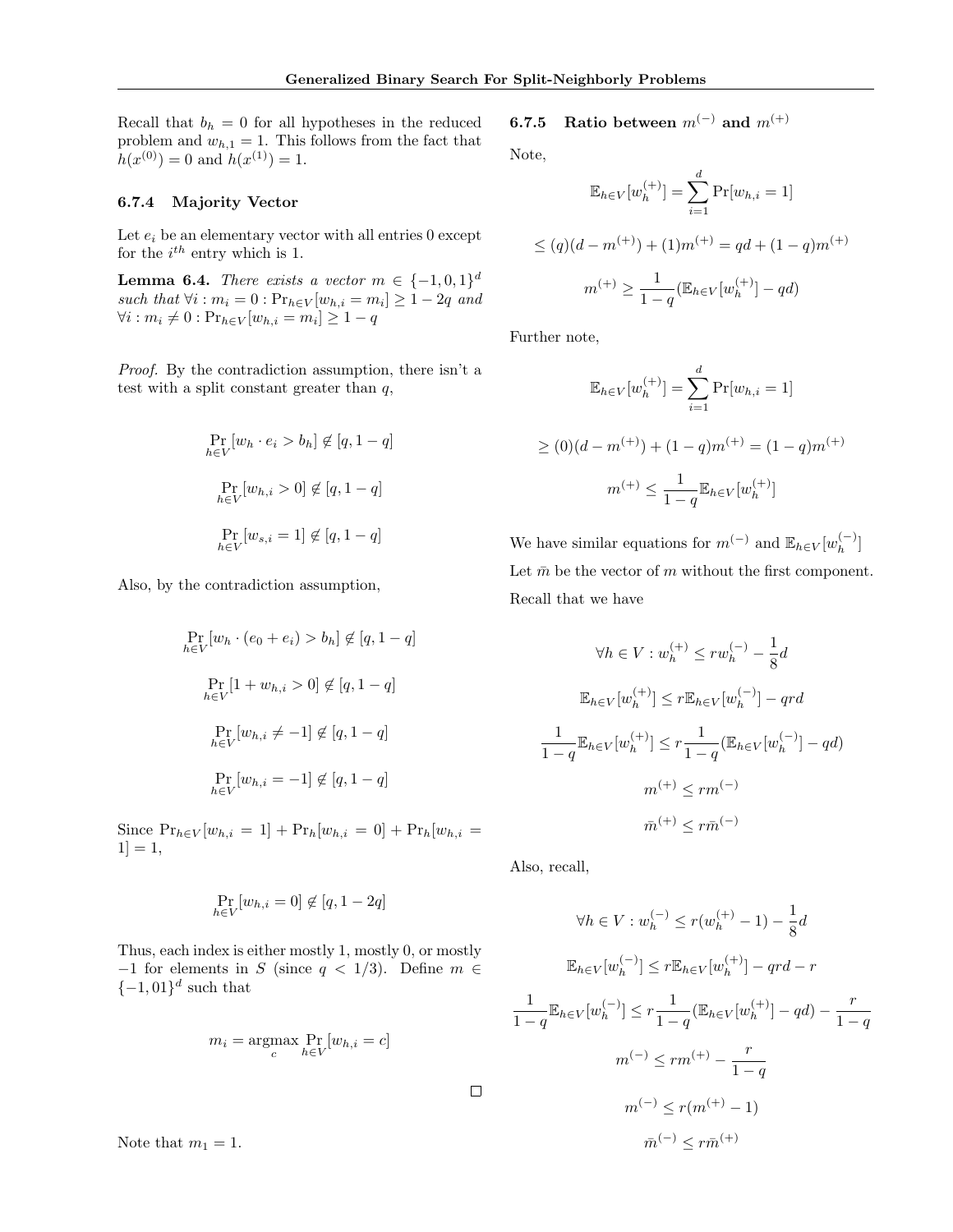### 6.7.6 Partition

Let  $\bar{w}$  be the vector of w without the first component. Definition 6.1. Let

•  $\mathcal{X}^+ = \{x : \text{Pr}_{h \in V}[\bar{w}_h \cdot x \geq 1] > 1 - q\}$ 

• 
$$
\mathcal{X}^0 = \{x : Pr_{h \in V}[\bar{w}_h \cdot x = 0] > 1 - 2q\}
$$

$$
\bullet \ \mathcal{X}^- = \{x : \text{Pr}_{h \in V}[\bar{w}_h \cdot x \le -1] > 1 - q\}
$$

**Lemma 6.5.**  $\mathcal{X}^+, \mathcal{X}^0, \mathcal{X}^-$  is a partition of  $\{0, 1\}^{d-1}$ 

*Proof.* Since  $q \leq 1/4$  and the three defining events are mutually exclusive. It is clear that  $A^+, A^0, A^-$  are disjoint. Next we show that every point is in at least one of the sets. Suppose a point x is in neither  $A^+$  or  $A^-$ .

Using the contradiction assumption on the test  $(0, x)$ ,

$$
\Pr_{h \in V}[w_h \cdot (0, x) > 0] \notin [q, 1-q]
$$

$$
\Pr_{h \in V}[\bar{w}_h \cdot x > 0] \notin [q, 1-q]
$$

$$
\Pr_{h \in V}[\bar{w}_h \cdot x > 0] < q
$$

Using the contradiction assumption on the test  $(1, x)$ ,

$$
\Pr_{h \in V} [w_h \cdot (1, x) > 0] \notin [q, 1 - q]
$$
\n
$$
\Pr_{h \in V} [1 + \bar{w}_h \cdot x > 0] \notin [q, 1 - q]
$$
\n
$$
\Pr_{h \in V} [\bar{w}_h \cdot x \ge 0] \notin [q, 1 - q]
$$
\n
$$
\Pr_{h \in V} [\bar{w}_h \cdot x < 0] < q
$$

Combining these,

$$
\Pr_{h \in V}[\bar{w_h} \cdot x = 0] = 1 - \Pr_{h \in V}[\bar{w_h} \cdot x > 0] - \Pr_{h \in V}[\bar{w_h} \cdot x < 0]
$$
\n
$$
> 1 - 2q
$$

Thus,  $x \notin \mathcal{X}^+$  and  $x \notin \mathcal{X}^-$  imply  $x \in \mathcal{X}^0$  so the three sets are a partition. П

**Definition 6.2.** Define  $\mathcal{X}^*$  to be every  $x \in \{0,1\}^d$ that  $(\bar{m} = 1) \cdot x = (\bar{m} = -1) \cdot x$ , where  $(\bar{m} = 1)$  is the element-wise boolean function.

Intuitively, this means that there are as many ones of x in positions where  $\bar{m} = 1$  as there are places where  $\bar{m} = -1.$ 

Lemma 6.6.  $\mathcal{X}^*\subseteq\mathcal{X}^0$ 

Proof. We prove this by induction on the number of 1's in x for  $x \in \mathcal{X}^*$ .

The base case is  $x = 0^d$  which is trivially in  $\mathcal{X}^0$ .

For other x, suppose  $x_i = 1$  at a location where  $m_i = 0$ . Then we know  $x - e_i \in \mathcal{X}^0$  by the induction hypothesis.

$$
Pr_{h \in V}[w_h \cdot (x - e_i) = 0] > 1 - 2q
$$

$$
Pr_{h \in V}[w_{h,i} = 0] > 1 - 2q
$$

From these,

$$
Pr_{h \in V}[w_h \cdot x = 0] > 1 - 4q \ge q
$$

for  $q \leq 1/5$ . So  $x \notin \mathcal{X}^+ \cup \mathcal{X}^-$  and thus  $x \in \mathcal{X}^0$ .

The only other case is where  $x_i = x_j = 1$  at locations where  $m_i = 1$  and  $m_j = -1$ . Then we know  $x - e_i$  $e_j \in \mathcal{X}^0$  from the induction hypothesis.

$$
Pr_{h \in V}[w_h \cdot (x - e_i - e_j) = 0] > 1 - 2q
$$

$$
Pr_{h \in V}[w_{h,i} = 1] > 1 - q
$$

$$
Pr_{h \in V}[w_{h,j} = -1] > 1 - q
$$

From these,

$$
Pr_{h \in V}[w_h \cdot x = 0] > 1 - 4q \ge q
$$

and similarly,  $x \in \mathcal{X}^0$ .

 $\Box$ 

### 6.7.7 Probability Distribution

We now define a probability distribution over  $x \in \mathcal{X}^*$ . Without loss of generality, suppose  $\bar{m}^{(+)} \geq \bar{m}^{(-)}$ .

- Randomly draw an injection  $f : \{i : \overline{m}_i = -1\} \rightarrow$  $\{i : \bar{m}_i = 1\}.$
- Initialize  $x = 0^{d-1}$
- For indices  $\{i : \bar{m}_i \leq 0\}$ , draw  $x_i \sim$ bernoulli $(1/2)$ .
- For  $\{i : \bar{m}_i = -1\}$ , set  $x_{f(i)} = x_i$

Note that the result  $x \in \mathcal{X}^*$  because of the pairing f, there will be a 1 where  $\bar{m}_i = 1$  for each 1 where  $\bar{m}_i = -1.$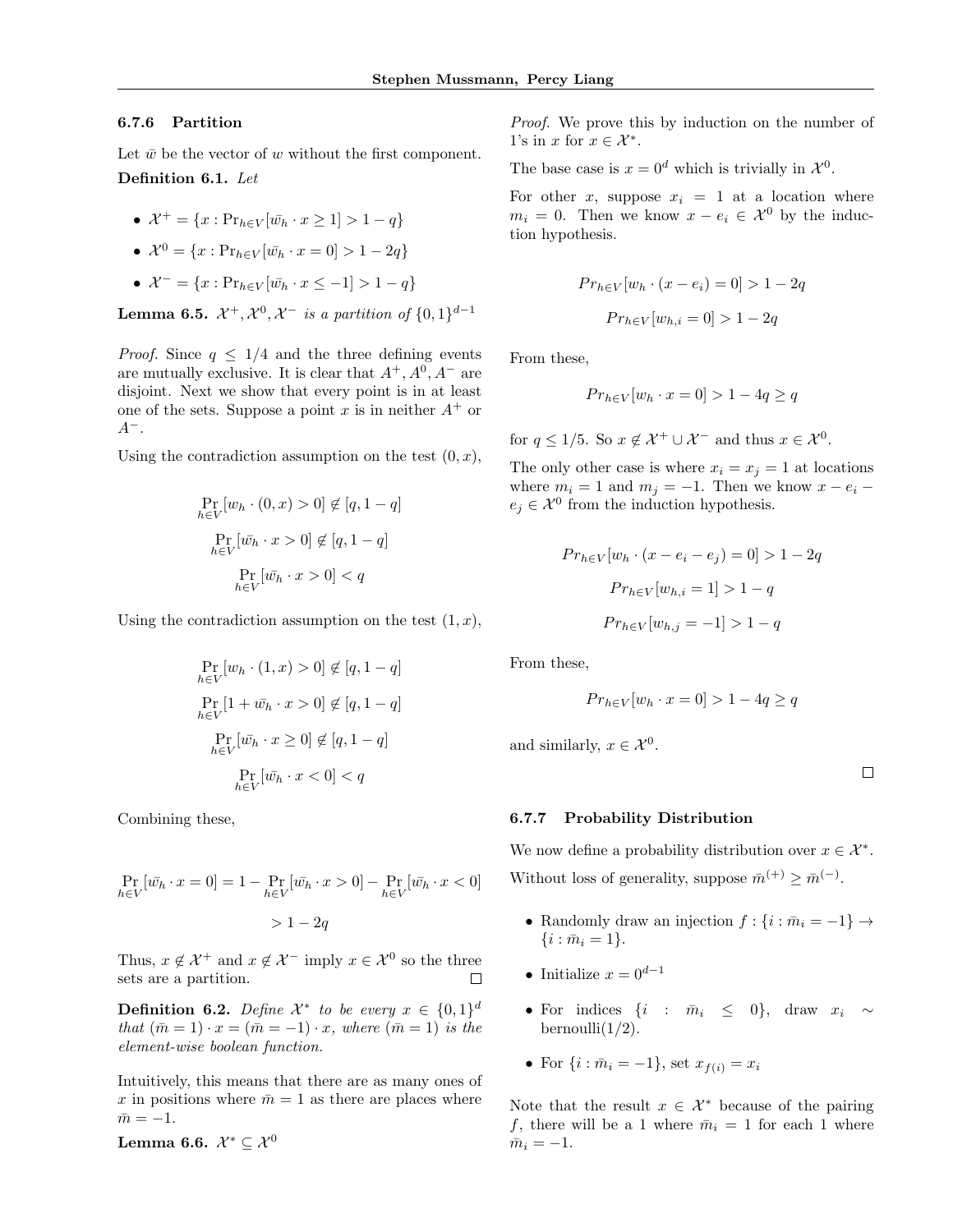# 6.7.8 Set T

Definition 6.3. For the probability distribution,

$$
Q(h) = \Pr_{x \in \mathcal{X}^*}[w_h \cdot x = 0]
$$

Lemma 6.7. Let  $T = \{h \in V : Q(h) > 1 - 4q\}$ , then  $|V| > 5|T|$ .

*Proof.* For  $x \in \mathcal{X}^*$ , since  $\mathcal{X}^* \subseteq \mathcal{X}^0$ ,

$$
\Pr_{h \in V} [w_h \cdot x = 0] > 1 - 2q
$$
\n
$$
\frac{\sum_{h \in V} \mathbb{1}[w_h \cdot x = 0]}{|V|} > 1 - 2q
$$
\n
$$
\sum_{x \in \mathcal{X}^0} P(x) \frac{\sum_{h \in V} \mathbb{1}[w_h \cdot x = 0]}{|V|} > 1 - 2q
$$
\n
$$
\frac{\sum_{h \in V} \sum_{x \in \mathcal{X}^0} P(x) \mathbb{1}[w_h \cdot x = 0]}{|V|} > 1 - 2q
$$
\n
$$
\frac{\sum_{h \in V} Q(h)}{|V|} > 1 - 2q
$$
\n
$$
\frac{|T|}{|V|}(1) + \frac{|V| - |T|}{|V|}(1 - 4q) > 1 - 2q
$$
\n
$$
2|T| > |V|
$$

Lemma 6.8.  $|T| \leq 3$ 

*Proof.* Recall that  $\bar{m}^{(+)} \leq r\bar{m}^{(-)}$  and  $\bar{m}^{(-)} \leq r\bar{m}^{(+)}$ as well

Also  $1 - 4q \ge 1 - \min(\frac{1}{4}, \frac{1}{2r})$  since  $q \le \min(\frac{1}{16}, \frac{1}{8r})$ For any  $t \in T$ ,  $Q(t) > 1 - 4q \ge 1 - \min(\frac{1}{4}, \frac{1}{2r})$ . Define  $Ber(1/2)$  to be a Bernoulli random variable.

$$
\Pr_{x \in \mathcal{X}^*}[w_t \cdot x = 0] > 1 - \min(\frac{1}{4}, \frac{1}{2r})
$$

$$
\mathbb{E}_f[\Pr[\sum_{i:m_i=0} w_{t,i} \text{Ber}(1/2) + \dots]
$$

$$
\sum_{i:m_i=-1} (w_{t,i} + w_{t,f(i)}) \text{Ber}(1/2) = 0]] > 1 - \min(\frac{1}{4}, \frac{1}{2r})
$$

Note that

$$
\Pr[\sum_{i:\bar{m}_i=0} w_{t,i} \text{Ber}(1/2) + \dots
$$

$$
\sum_{i:\bar{m}_i=-1} (w_{t,i} + w_{t,f(i)}) \text{Ber}(1/2) = 0] \le \frac{1}{2}
$$

unless  $\forall i : \bar{m}_i = 0 : w_{t,i} = 0$  and  $\forall i : \bar{m}_i = -1$ :  $w_{t,i} + w_{t,f(i)} = 0$ , call this *condition*(*t*, *f*).

$$
\mathbb{E}_f[\mathbbm{1}[condition(t,f)] + \dots
$$
  

$$
\frac{1}{2}(1 - \mathbbm{1}[condition(t,f)]) > 1 - \min(\frac{1}{4}, \frac{1}{2r})
$$
  

$$
\Pr_f[condition(t,f)] > 1 - \min(\frac{1}{2}, \frac{1}{r})
$$

If  $\bar{m}^{(-)} = 0$ , then  $\bar{m}^{(+)} = 0$ , and thus  $\forall i : \bar{m}_i = 0$ :  $w_{t,i} = 0$  so  $t = 0^d$  and  $|T| = 1 \leq 3$ .

Note that  $Pr_f[condition(t, f)] > 1/2$  implies that  $\forall i$ :  $m_i = 0$ :  $w_{t,i} = 0$ .

**Lemma 6.9.** If there exists i, j such that  $\bar{m}_i = \bar{m}_j =$  $-1$ , then  $w_{t,i} = w_{t,j}$ .

*Proof.*  $Pr_f[condition(t, f)] > \frac{1}{2}$  means that

$$
\Pr_{f}[w_{t,i} = -w_{t,f(i)}] > \frac{1}{2}
$$

$$
\Pr_{f}[w_{t,j} = -w_{t,f(j)}] > \frac{1}{2}
$$

so

 $\Box$ 

$$
\frac{\{l : \bar{m}_l = 1 \land w_{t,l} = -w_{t,i}\}}{\{l : \bar{m}_l = -1\}} > 1/2
$$

$$
\frac{\{l : \bar{m}_l = 1 \land w_{t,l} = -w_{t,j}\}}{\{l : \bar{m}_l = -1\}} > 1/2
$$

which is only possible if  $w_{t,i} = w_{t,j}$ .

 $\Box$ 

Thus, there is some  $c \in \{-1,0,1\}$  such that  $\forall i : \bar{m}_i =$  $1 : w_{t,i} = c.$ 

$$
\Pr_{f}[condition(t, f)] > \frac{1}{r}
$$
\n
$$
\Pr_{f}[\forall i : \bar{m}_{i} = -1 : w_{t, f(i)} = -c] > 1 - \frac{1}{r}
$$
\n
$$
1 - \Pr_{f}[\exists i : \bar{m}_{i} = -1 : w_{t, f(i)} \neq -c] > 1 - \frac{1}{r}
$$
\n
$$
\Pr_{f}[\exists i : \bar{m}_{i} = -1 : w_{t, f(i)} \neq -c] < \frac{1}{r}
$$

Suppose  $\exists j : \bar{m}_j = 1 : w_{t,j} \neq -c$ ,

$$
\Pr_{f}[\exists i : \bar{m}_i = -1 : f(i) = j] = \frac{1}{r}
$$

which is a contradiction. So  $\forall j : \bar{m}_j = 1 : w_{t,j} = -c$ .